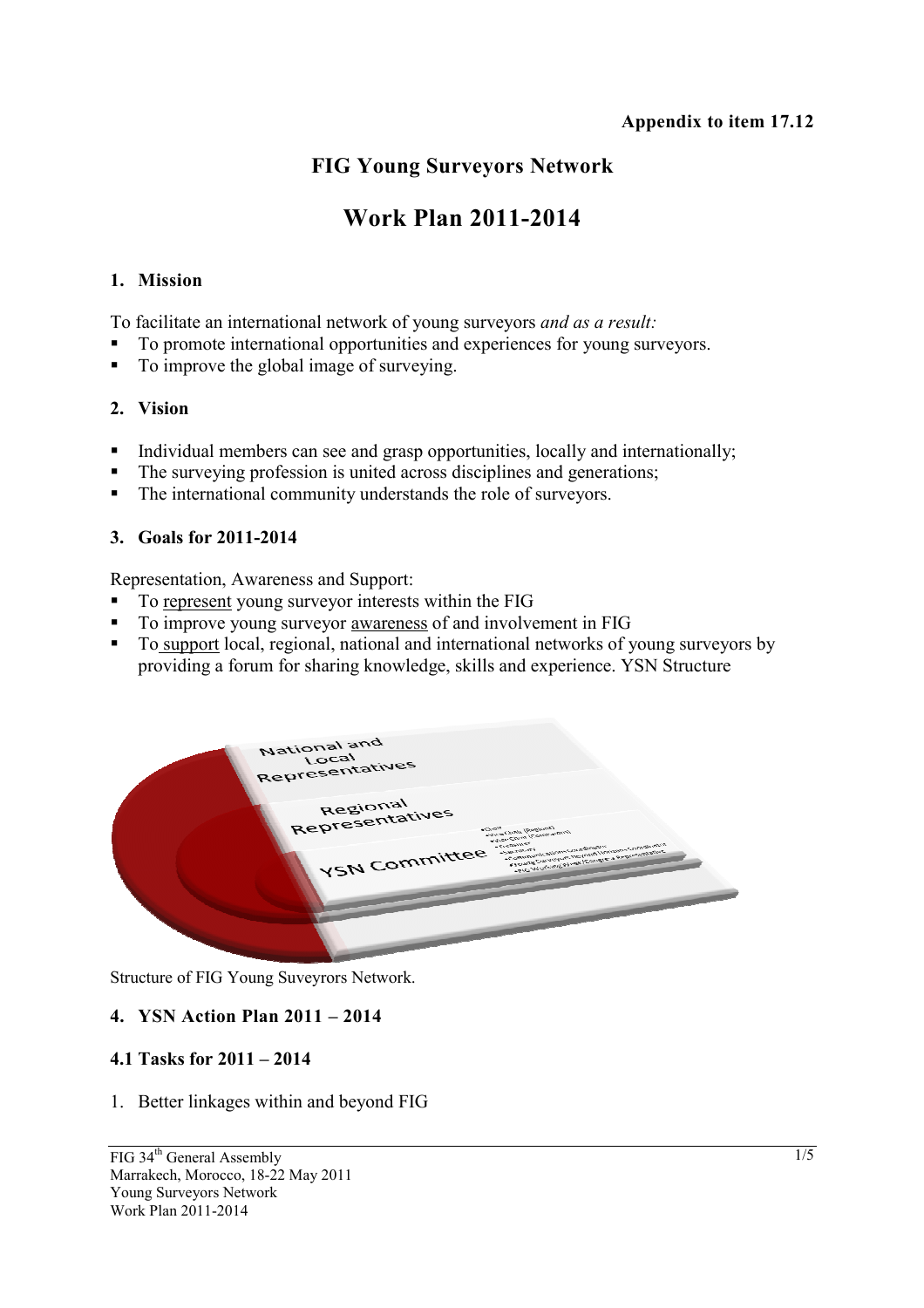- The FIG YSN will identify and establish linkages with other groups to promote young surveyor interests, enable joint events and share opportunities (Eg. UN-Habitat, ISPRS, Engineers Without Borders, RICS, YGNSS, IGSO, etc.)
- The FIG YSN will evolve its structure to include young surveyor representatives on each FIG Commission and across each region to facilitate networking across disciplines and nations
- The FIG YSN will continue young surveyor events at each FIG Working Week and at the FIG Young Surveyors Conference for the first time back to back with the FIG Working Week in 2012.
- 2. Better Communication

The FIG YSN will develop a communication plan

- To ensure best use of online communication tools, including facebook, twitter, etc.
- To determine best methods to communicate with young surveyors
- To evaluate and test the use of podcasts, online forums and adoption of other new technologies
- To identify improvements to the FIG YSN webpage, potentially including a members only area to best derive benefits and target communication
- 3. More support at the local and regional levels

Document successful young surveyor events and projects, including:

- Develop YSN introductory leaflets
- Develop YSN help sheets (e. g. Mentoring, Fundraising, Speed Networking, etc.)
- **Provide a space where local and regional young surveyor groups can promote events** and/or upload and download successful event ideas and info sheets
- Link with volunteer organizations (eg. CrisisCommons, rotary, engineers without borders, REDR, etc.) to identify event opportunities (both online and face to face)
- 4. Facilitate international opportunities
	- Work towards better use of the FIG Surveying Education Database for a universities and professional training programs
	- Research and document avenues for international internships
	- Facilitate networking and sharing of job opportunities during FIG events.

## **4.2 Newsletter and publications**

Planned Publications

**Newsletters** 

- Biannual eblast from YSN to members
- Special eblast for FIG events

Webpage

**YSN** page hosted on www.fig.net

Introductory leaflets

- What is the YSN and how to join
- How to be involved in the YSN
- How to be a successful Young Surveyor Group

Action plan 2010-2014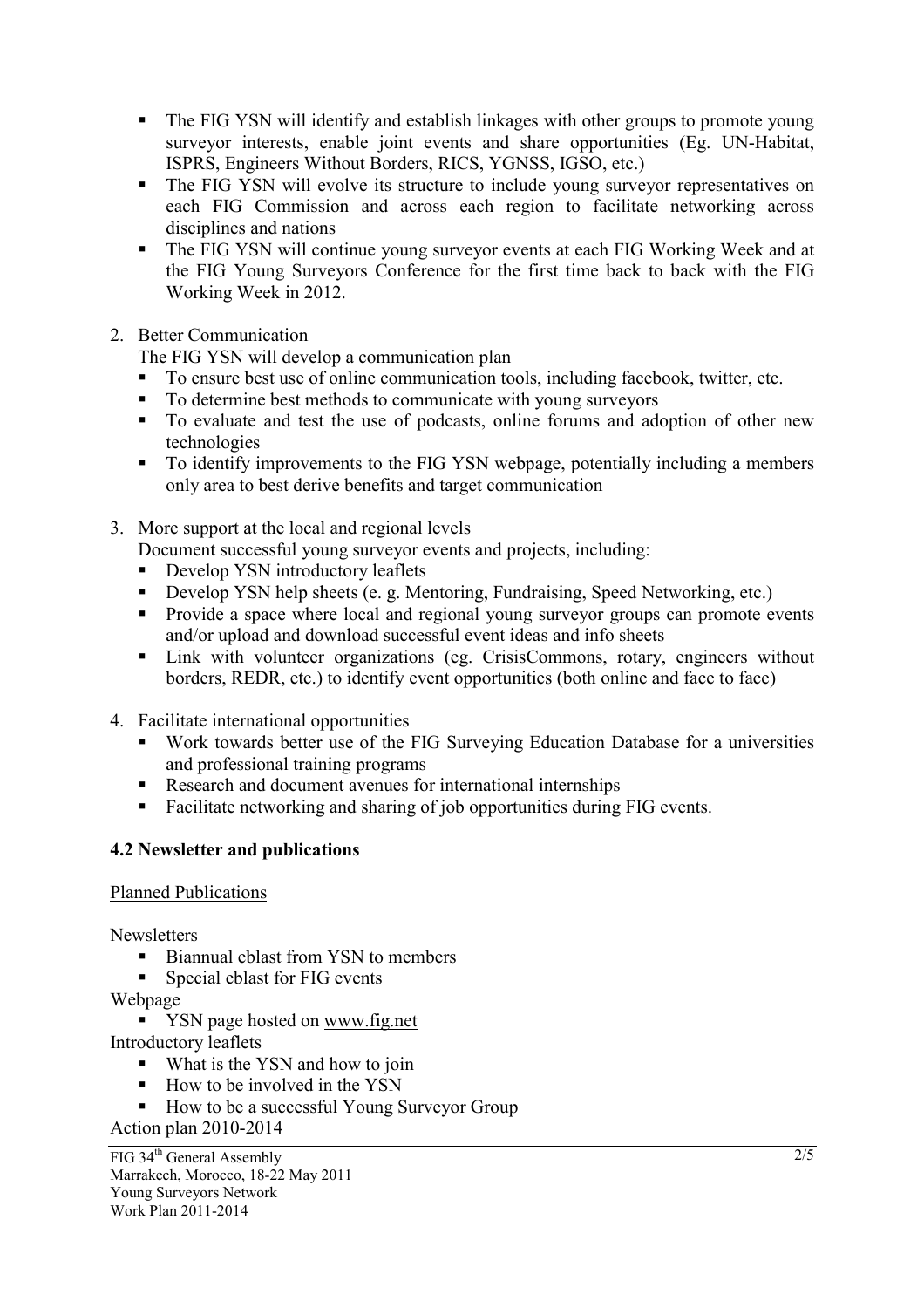Communications Strategy YSN Key dates and activities 2011-2014

Online Communication Spaces

- Facebook
- Yahoo!Groups
- $\blacksquare$  LinkedIn
- $\blacksquare$  Twitter

## **4.3 YSN Position Descriptions**(draft)

## Chair

2011-2014: Kate Fairlie, Australia

- Reports to FIG Council and acts as young surveyor representative to the Council, ACCO and corporate members, communicating the needs of young surveyors and progress of the network
- Updates Young Surveyor Network (YSN) committee and members with the activities of the FIG and Council
- Coordinates the development of a workplan and goals for each year and 4-year FIG term. Plans and creates YSN opportunities, together with the committee.
- Manages YSN workload of committee, ensuring tasks are aligned with YSN aims and workplan
- Liaises with the coordinators of upcoming working weeks and conferences to promote YSN interests and ensure a dedicated youth social and technical programme where possible.
- Identifies linkages and reaches out to similar organisations, including, but not limited to, ISPRS, UN-Habitat, YGNSS, etc. under guidance of the Council.

## Vice Chair (Regions)

2011-2014: Chris McAlister (Australia)

- Coordinates regional representatives, hosting skype catch-ups as necessary and informing both YSN Committee and Regional representatives of developments
- Develops generic help documents to assist new representatives, new committees and/or unrepresented young surveyors
- Continues to seek regional representatives (where positions are vacant), promotes the FIG and YSN to unrepresented regions and
- Supports and represents Chair as necessary.
- Seeks articles for YSN e-blasts
- Sources opportunities for YSN promotion and representation

## Vice Chair (Commissions)

2011-2014: Cemal Ozgür Kivilcim (Turkey)

- Coordinates Commission representatives hosting skype catch-ups as necessary and informing both YSN Committee and Commission representatives of developments
- Ensures the YSN is represented on each Commission, and that Commission members are aware of joint-project opportunities with young surveyors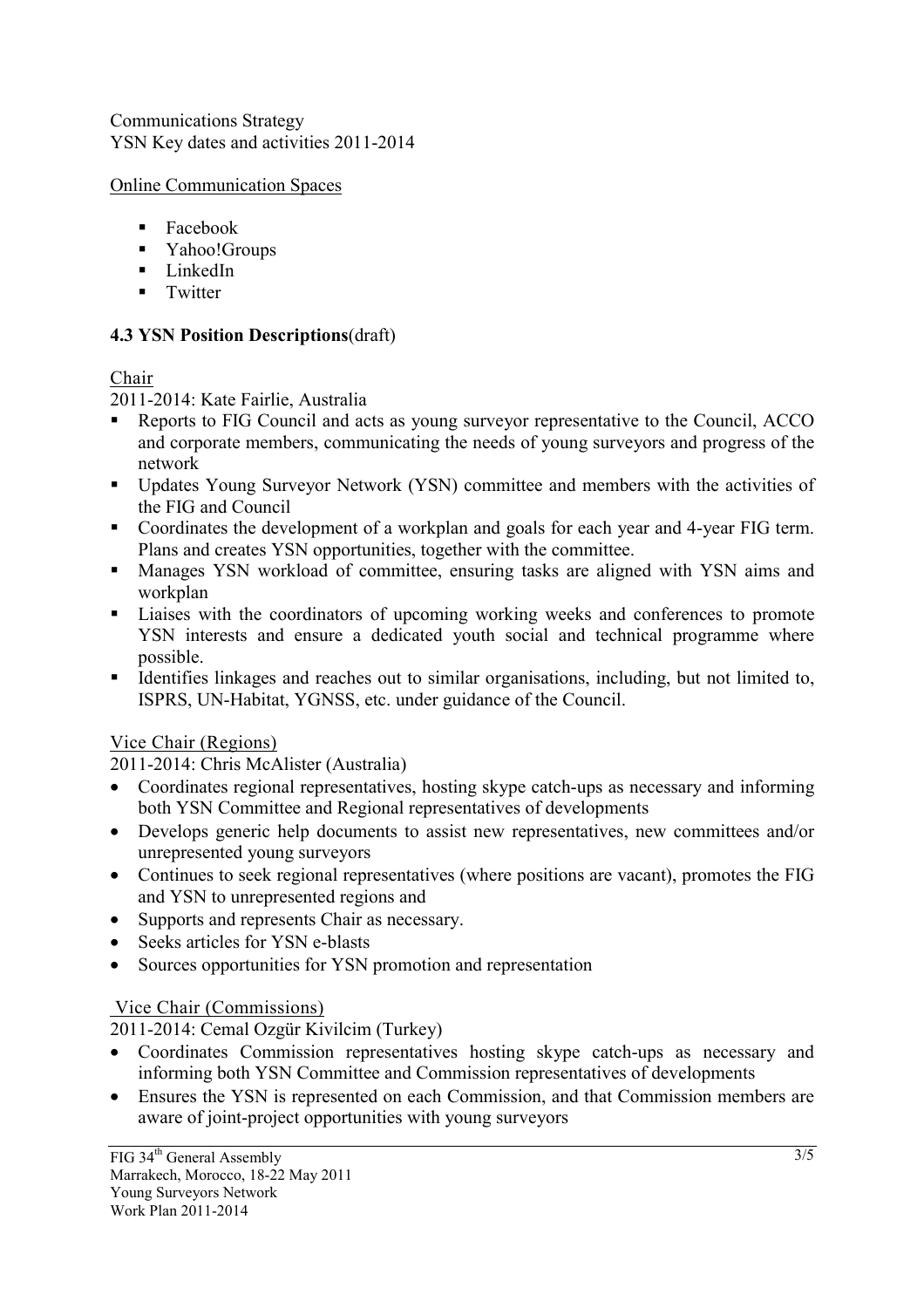- Develops information leaflets and/or systems to share information between Commissions and Young Surveyors
- Collects information from commissions and other working groups to communicate to YSN
- Supports and represents Chair as necessary.
- Seeks articles for YSN e-blasts
- Liaise with Commission 1 to identify and participate in (or ensure YSN participation in) professional education and profession marketing activities
- Sources opportunities for YSN promotion and representation
- Supports and represents Chair as necessary.

## Secretary

2011-2014: Eva-Maria Unger (Austria)

- Documents YSN meetings, coordinates agenda items and sends through meeting agendas and minutes in a timely manner
- Coordinates membership lists, email contacts and group memberships
- Emails new members an introduction to the role and aims of FIG and the YSN.
- Coordinates e-blast (formerly newsletter) material, together with Vice-Chairs, and emails e-blast to YSN quarterly and/or more frequently
- Together with Communications Coordinator, develops new ways and/or a strategy to promote and deliver information on the YSN. Ensures that existing communication methods are appropriate and aligned.
- Chief contact person for new and existing members

## Treasurer

2011 – 2014: Jens-Andre Paffenholz (Germany)

- Manages FIG funds (2010 EUR 3000) and develops a yearly budget
- Explores further sponsorship opportunities, both of and by the YSN, to ensure the YSN continues to build its profile and achieve its goals
- Advises YSN members and regional bodies on funding and sponsorship opportunities
- Liaises with national bodies and employer groups to encourage greater local sponsorship of young surveyors and students.

## Communications coordinator

 $2011 - 2014$ : ?

- Ensures FIG webpage for YSN becomes available in 2011, and forms material for update as necessary
- Manages existing YSN accounts:
	- o Twitter
	- o Google
	- o Facebook
	- o LinkedIn
- Explores, and actively contributes to, other avenues of YSN promotion and information distribution, including blogs and podcasts.
- Liaises with other YSN committee members, in particular secretary (as eblast coordinator) to determine short newsworthy items